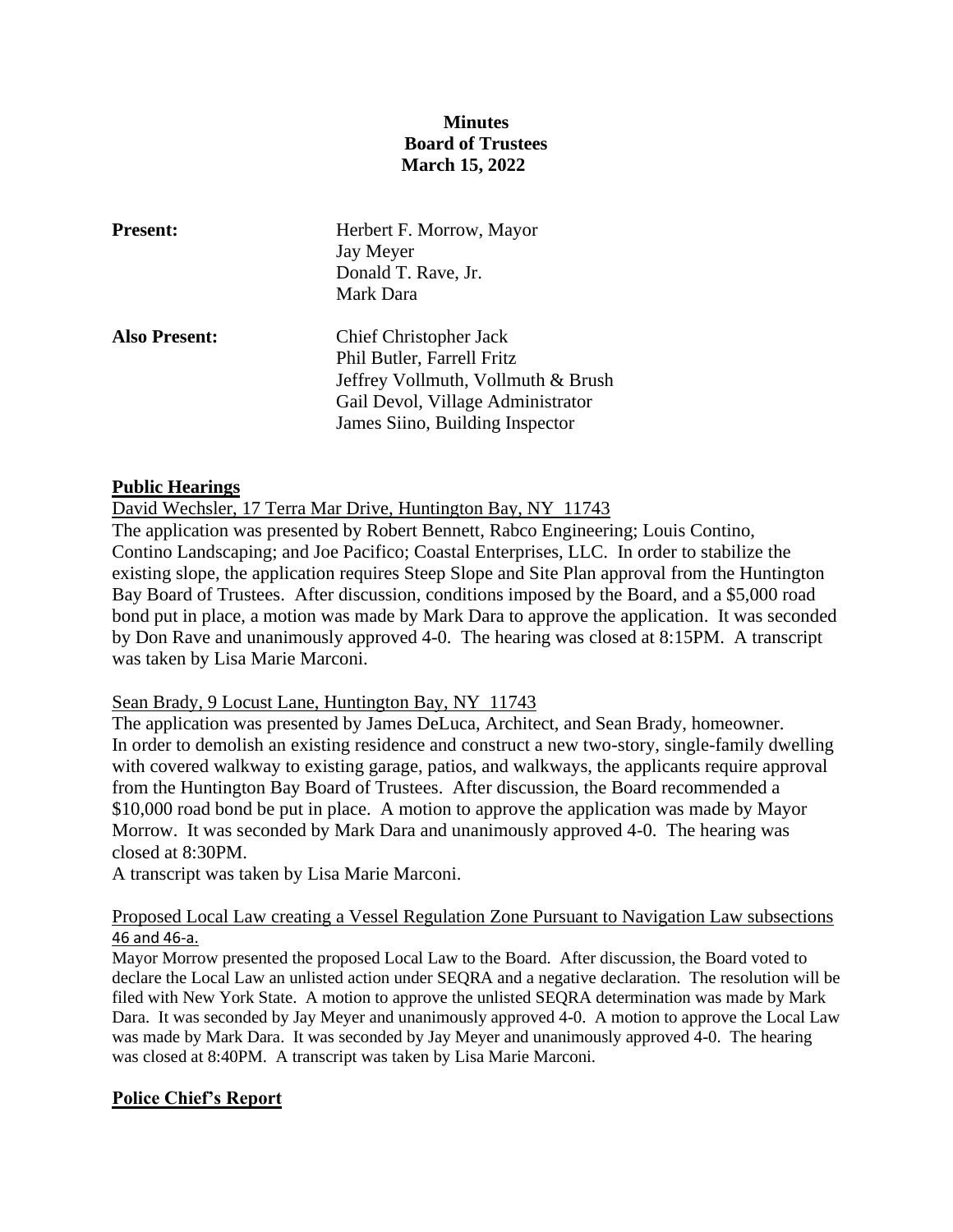Chief Jack presented his report to the Board. There were 16 summonses and 103 incident reports filed in February.

Chief Jack informed the Board that the Police Officer Anthony Canino has retired from service in Huntington Bay.

MTA radios will be delivered later this week.

The budget is running to surplus.

## **Public Comments**

There were no public comments.

## **Road Commissioner's Report**

Mark Dara reported to the Board that Island Wide Surveyors completed the work on East Shore Road.

The Village has received the \$58,000 that was submitted to the State for repair of the roads.

## **Village Administrator's Report**

Ms. Devol delivered her report to the Board. One (1) tax bill remains unpaid. The tax lien sale was cancelled due to the homeowners paying the tax before the sale took place.

We continue to work with Senator Gaughran's office to complete the requirements from the State for the SAM Grant.

East Shore Road was cleaned of debris by Best Poison Ivy Removal.

Senator Gaughran's office contacted the Village with an offer for new police cars. Ms. Devol and Chief Jack have completed the paperwork required and submitted the documents.

### **Bills**

The financials were presented to the Board. After discussion, a motion to accept the bills as presented was made by Mark Dara. It was seconded by Don Rave and unanimously approved 4-  $\overline{0}$ .

### **Minutes**

A motion was made by Jay Meyer to approve the February 2022 minutes. It was seconded by Mark Dara and unanimously approved 4-0.

A motion was made by Jay Meyer to close the meeting. It was seconded by Mark Dara and unanimously approved 4-0. The meeting was closed at 9:05 PM.

Respectfully Submitted,